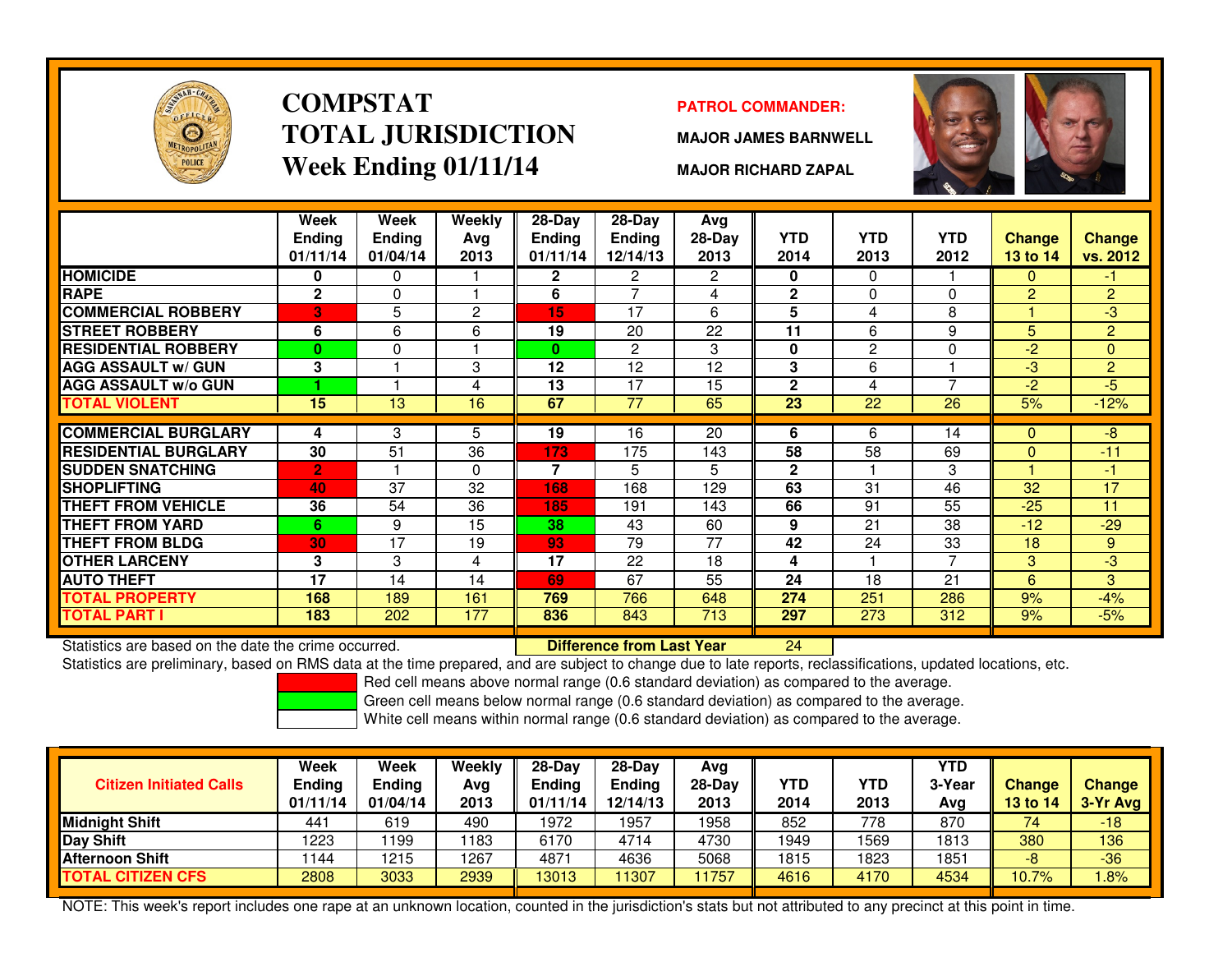

# **COMPSTATWEST CHATHAM PRECINCTWeek Ending 01/11/14**

### **PRECINCT COMMANDER:**

**CAPT. PHILIP REILLEY**



|                             | Week<br><b>Ending</b><br>01/11/14 | Week<br><b>Ending</b><br>01/04/14 | Weekly<br>Ava<br>2013 | $28-Day$<br>Ending<br>01/11/14 | $28$ -Day<br><b>Ending</b><br>12/14/13 | Avg<br>$28-Day$<br>2013 | <b>YTD</b><br>2014 | <b>YTD</b><br>2013 | <b>YTD</b><br>2012 | Change<br>13 to 14 | <b>Change</b><br>vs. 2012 |
|-----------------------------|-----------------------------------|-----------------------------------|-----------------------|--------------------------------|----------------------------------------|-------------------------|--------------------|--------------------|--------------------|--------------------|---------------------------|
| <b>HOMICIDE</b>             | 0                                 | 0                                 | 0                     |                                |                                        | $\Omega$                | 0                  | $\Omega$           | 0                  | $\mathbf{0}$       | $\mathbf{0}$              |
| <b>RAPE</b>                 |                                   | 0                                 | 0                     | $\mathbf{2}$                   | 3                                      |                         |                    | $\Omega$           | 0                  |                    |                           |
| <b>COMMERCIAL ROBBERY</b>   | н                                 |                                   | 0                     | 5                              | 4                                      |                         | $\mathbf{2}$       | $\Omega$           |                    | $\overline{2}$     |                           |
| <b>STREET ROBBERY</b>       | 0                                 | 0                                 | 0                     | 0                              | 0                                      | $\overline{2}$          | 0                  | $\mathbf{2}$       | 2                  | $-2$               | $-2$                      |
| <b>RESIDENTIAL ROBBERY</b>  | $\bf{0}$                          | $\Omega$                          | $\Omega$              | $\mathbf{0}$                   | $\Omega$                               |                         | $\mathbf 0$        | $\Omega$           | 0                  | $\Omega$           | $\mathbf{0}$              |
| <b>AGG ASSAULT w/ GUN</b>   | $\bf{0}$                          | $\Omega$                          | 0                     | 0                              | $\Omega$                               |                         | $\mathbf 0$        |                    | 0                  | -1                 | $\mathbf{0}$              |
| <b>AGG ASSAULT w/o GUN</b>  | $\bf{0}$                          | $\Omega$                          |                       | $\mathbf{2}$                   | $\mathbf{2}$                           | 3                       | $\mathbf{0}$       | $\Omega$           |                    | $\Omega$           | $-1$                      |
| <b>TOTAL VIOLENT</b>        | $\overline{2}$                    |                                   | $\overline{2}$        | 10                             | 10                                     | 8                       | 3                  | 3                  | 4                  | 0%                 | $-25%$                    |
|                             |                                   |                                   |                       |                                |                                        |                         |                    |                    |                    |                    |                           |
| <b>COMMERCIAL BURGLARY</b>  |                                   | 0                                 |                       | 3                              | 2                                      | $\overline{2}$          |                    |                    |                    | $\mathbf 0$        | 0                         |
| <b>RESIDENTIAL BURGLARY</b> | 3                                 | 13                                | 6                     | 36                             | 40                                     | $\overline{25}$         | 11                 | 12                 | 15                 | $-1$               | -4                        |
| <b>ISUDDEN SNATCHING</b>    | $\bf{0}$                          | 0                                 | 0                     |                                |                                        | $\Omega$                | 0                  | $\Omega$           | 0                  | $\Omega$           | $\mathbf{0}$              |
| <b>SHOPLIFTING</b>          | $\mathbf{2}$                      | 3                                 | 3                     | 19                             | 21                                     | 12                      | 5                  | 6                  | 8                  | -1                 | -3                        |
| <b>THEFT FROM VEHICLE</b>   | 5                                 | 11                                | 5                     | 32                             | 33                                     | 21                      | 11                 | 17                 | 6                  | $-6$               | 5                         |
| <b>THEFT FROM YARD</b>      | 3                                 | $\mathbf{2}$                      | $\mathbf{2}$          | 10                             | 11                                     | 8                       | 4                  |                    | $\overline{2}$     | 3                  | $\overline{2}$            |
| <b>THEFT FROM BLDG</b>      | 5                                 |                                   | 3                     | 12                             | 9                                      | 11                      | 6                  | 5                  | 6                  | н                  | $\Omega$                  |
| <b>OTHER LARCENY</b>        | 1                                 | $\mathbf{2}$                      | н                     | 6                              | 6                                      | $\mathbf{2}$            | $\mathbf 2$        | 0                  |                    | $\overline{c}$     |                           |
| <b>AUTO THEFT</b>           | $\Delta$                          | $\overline{c}$                    | $\mathbf{2}$          | 11                             | 11                                     | 9                       | 5                  | 5                  | 4                  | $\Omega$           |                           |
| <b>TOTAL PROPERTY</b>       | 24                                | 34                                | 23                    | 130                            | 134                                    | 91                      | 45                 | 47                 | 43                 | $-4%$              | 5%                        |
| <b>TOTAL PART I</b>         | 26                                | 35                                | 25                    | 140                            | 144                                    | 99                      | 48                 | 50                 | 47                 | $-4%$              | 2%                        |

Statistics are based on the date the crime occurred. **Difference from Last Year** 

Statistics are based on the date the crime occurred.<br>Statistics are preliminary, based on RMS data at the time prepared, and are subject to change due to late reports, reclassifications, updated locations, etc.

Red cell means above normal range (0.6 standard deviation) as compared to the average.

Green cell means below normal range (0.6 standard deviation) as compared to the average.

| <b>Citizen Initiated Calls</b> | Week<br><b>Ending</b><br>01/11/14 | Week<br><b>Ending</b><br>01/04/14 | Weekly<br>Avg<br>2013 | $28-Day$<br><b>Ending</b><br>01/11/14 | 28-Day<br>Ending<br>12/14/13 | Avg<br>28-Day<br>2013 | YTD<br>2014 | YTD<br>2013 | <b>YTD</b><br>3-Year<br>Avg | <b>Change</b><br>13 to 14 | <b>Change</b><br>3-Yr Avg |
|--------------------------------|-----------------------------------|-----------------------------------|-----------------------|---------------------------------------|------------------------------|-----------------------|-------------|-------------|-----------------------------|---------------------------|---------------------------|
| <b>Midnight Shift</b>          | 76                                | 137                               | 97                    | 421                                   | 436                          | 389                   | 163         | 125         | 146                         | 38                        | 17                        |
| Day Shift                      | 250                               | 252                               | 242                   | 2389                                  | 977                          | 967                   | 386         | 340         | 366                         | 46                        | 20                        |
| <b>Afternoon Shift</b>         | 231                               | 227                               | 259                   | 999                                   | 755                          | 1036                  | 364         | 406         | 391                         | -42                       | $-27$                     |
| <b>TOTAL CITIZEN CFS</b>       | 557                               | 557                               | 598                   | 3809                                  | 2168                         | 2392                  | 913         | 871         | 903                         | 4.8%                      | $1.1\%$                   |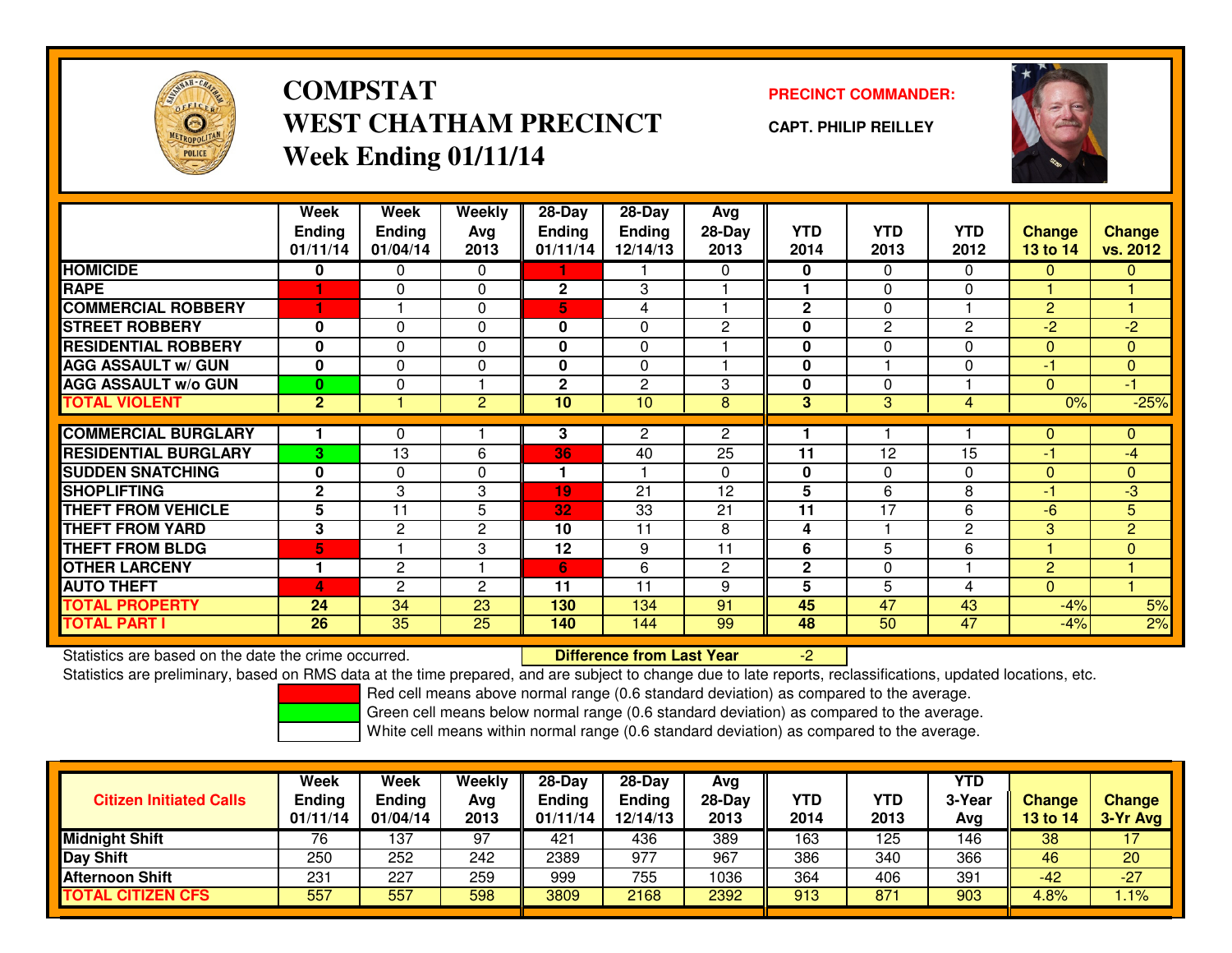

# **COMPSTATDOWNTOWN PRECINCTWeek Ending 01/11/14**

#### **PRECINCT COMMANDER:**

**CAPT. Ben Herron**



|                             | Week<br><b>Ending</b><br>01/11/14 | Week<br><b>Ending</b><br>01/04/14 | Weekly<br>Avg<br>2013 | $28-Day$<br><b>Ending</b><br>01/11/14 | 28-Day<br><b>Ending</b><br>12/14/13 | Avg<br>$28-Day$<br>2013 | <b>YTD</b><br>2014 | <b>YTD</b><br>2013 | <b>YTD</b><br>2012 | <b>Change</b><br>13 to 14 | <b>Change</b><br>vs. 2012 |
|-----------------------------|-----------------------------------|-----------------------------------|-----------------------|---------------------------------------|-------------------------------------|-------------------------|--------------------|--------------------|--------------------|---------------------------|---------------------------|
| <b>HOMICIDE</b>             | 0                                 | 0                                 | $\Omega$              | 0                                     | 0                                   |                         | 0                  | $\Omega$           | 0                  | $\mathbf{0}$              | $\mathbf{0}$              |
| <b>RAPE</b>                 | 0                                 | $\Omega$                          | $\Omega$              |                                       | 2                                   |                         | $\bf{0}$           | $\Omega$           | $\Omega$           | $\Omega$                  | $\Omega$                  |
| <b>COMMERCIAL ROBBERY</b>   | 0                                 | 0                                 | $\Omega$              | 0                                     | 0                                   |                         | $\mathbf{0}$       | $\mathbf{0}$       |                    | $\Omega$                  | $-1$                      |
| <b>STREET ROBBERY</b>       | $\mathbf{2}$                      |                                   | $\overline{2}$        | 6                                     | $\overline{7}$                      | 8                       | 3                  | $\mathbf{0}$       | 5                  | 3                         | $-2$                      |
| <b>RESIDENTIAL ROBBERY</b>  | $\bf{0}$                          | $\Omega$                          | $\Omega$              | 0                                     | $\Omega$                            |                         | $\bf{0}$           |                    | $\Omega$           | $-1$                      | $\mathbf{0}$              |
| <b>AGG ASSAULT w/ GUN</b>   | $\mathbf{0}$                      | 0                                 |                       | 3                                     | 4                                   | 3                       | 0                  |                    | 0                  | $-1$                      | $\mathbf{0}$              |
| <b>AGG ASSAULT w/o GUN</b>  | $\bf{0}$                          | $\Omega$                          |                       | $\overline{2}$                        | 2                                   | 4                       | 0                  | 2                  | 3                  | $-2$                      | -3                        |
| <b>TOTAL VIOLENT</b>        | $\overline{2}$                    |                                   | 4                     | 12 <sub>2</sub>                       | 15                                  | 18                      | 3                  | 4                  | 9                  | $-25%$                    | $-67%$                    |
| <b>COMMERCIAL BURGLARY</b>  | 0                                 | 0                                 |                       |                                       |                                     | 3                       | 0                  | 0                  | 4                  | 0                         | -4                        |
| <b>RESIDENTIAL BURGLARY</b> |                                   | $\overline{2}$                    | 3                     | 13                                    | 17                                  | 13                      | 2                  | 4                  | 10                 | $-2$                      | -8                        |
| <b>SUDDEN SNATCHING</b>     |                                   | 0                                 | $\Omega$              | 2                                     |                                     | $\overline{2}$          |                    |                    | 0                  | $\Omega$                  |                           |
| <b>SHOPLIFTING</b>          | 3.                                | 4                                 | 4                     | 19                                    | 20                                  | 17                      | 4                  |                    | 6                  | 3                         | $-2$                      |
| <b>THEFT FROM VEHICLE</b>   | 6                                 | 5                                 | $\overline{7}$        | 23                                    | 25                                  | 29                      | 9                  | 10                 | 20                 | -1                        | $-11$                     |
| <b>THEFT FROM YARD</b>      | $\mathbf{0}$                      | $\Omega$                          | 4                     | 4                                     | 8                                   | 18                      | 0                  | 5                  | 5                  | $-5$                      | $-5$                      |
| <b>THEFT FROM BLDG</b>      | 3                                 |                                   |                       | 19                                    | 20                                  | 15                      |                    | 4                  | 10                 |                           | $-1$                      |
|                             |                                   | 8                                 | 4                     |                                       |                                     |                         | 9                  |                    |                    | 5                         |                           |
| <b>OTHER LARCENY</b>        | $\bf{0}$                          | 0                                 |                       | $\mathbf{2}$                          | 3<br>$\overline{\phantom{a}}$       | 4                       | 0                  | $\mathbf{0}$       | 2                  | $\Omega$                  | $-2$                      |
| <b>AUTO THEFT</b>           |                                   |                                   | 2                     | 7                                     |                                     | 9                       |                    |                    | 6                  | $\Omega$                  | $-5$                      |
| <b>TOTAL PROPERTY</b>       | 15                                | 20                                | 27                    | 90                                    | 102                                 | 110                     | 26                 | 26                 | 63                 | 0%                        | $-59%$                    |
| TOTAL PART I                | 17                                | 21                                | 31                    | 102                                   | 117                                 | 128                     | 29                 | 30                 | $\overline{72}$    | $-3%$                     | $-60%$                    |

Statistics are based on the date the crime occurred. **Difference from Last Year** 

Statistics are based on the date the crime occurred.<br>Statistics are preliminary, based on RMS data at the time prepared, and are subject to change due to late reports, reclassifications, updated locations, etc.

Red cell means above normal range (0.6 standard deviation) as compared to the average.

Green cell means below normal range (0.6 standard deviation) as compared to the average.

| <b>Citizen Initiated Calls</b> | Week<br><b>Ending</b><br>01/11/14 | Week<br><b>Ending</b><br>01/04/14 | Weekly<br>Avg<br>2013 | $28-Day$<br><b>Ending</b><br>01/11/14 | $28-Day$<br><b>Ending</b><br>12/14/13 | Avg<br>28-Day<br>2013 | YTD<br>2014 | YTD<br>2013 | <b>YTD</b><br>3-Year<br>Avg | <b>Change</b><br><b>13 to 14</b> | <b>Change</b><br>3-Yr Avg |
|--------------------------------|-----------------------------------|-----------------------------------|-----------------------|---------------------------------------|---------------------------------------|-----------------------|-------------|-------------|-----------------------------|----------------------------------|---------------------------|
| <b>Midnight Shift</b>          | 105                               | 13                                | 107                   | 387                                   | 374                                   | 428                   | 178         | 181         | 190                         | -3                               | $-12$                     |
| Day Shift                      | 185                               | 199                               | 208                   | 767                                   | 762                                   | 832                   | 313         | 238         | 296                         | 75                               | 17                        |
| <b>Afternoon Shift</b>         | 176                               | 20 <sup>1</sup>                   | 226                   | 735                                   | 755                                   | 905                   | 281         | 277         | 282                         |                                  |                           |
| <b>TOTAL CITIZEN CFS</b>       | 466                               | 513                               | 541                   | 1889                                  | 1891                                  | 2165                  | 772         | 696         | 768                         | 10.9%                            | 0.5%                      |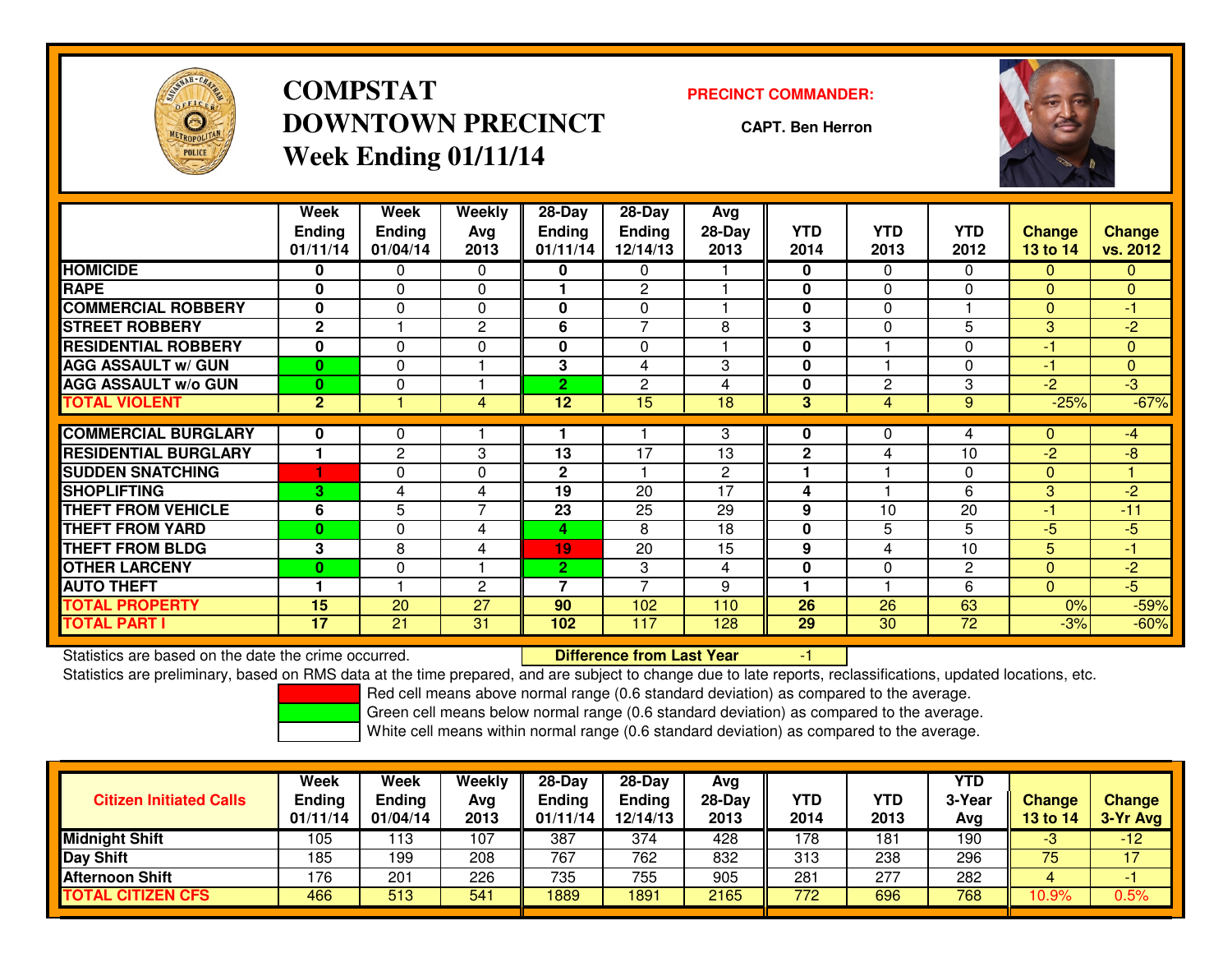

# **COMPSTATCENTRAL PRECINCT** CAPT. DEVONN ADAMS **Week Ending 01/11/14**

### **PRECINCT COMMANDER:**



|                             | Week<br><b>Ending</b><br>01/11/14 | Week<br><b>Ending</b><br>01/04/14 | Weekly<br>Avg<br>2013 | 28-Day<br><b>Ending</b><br>01/11/14 | 28-Day<br><b>Ending</b><br>12/14/13 | Avg<br>$28-Day$<br>2013 | <b>YTD</b><br>2014 | <b>YTD</b><br>2013 | <b>YTD</b><br>2012 | Change<br><b>13 to 14</b> | <b>Change</b><br>vs. 2012 |
|-----------------------------|-----------------------------------|-----------------------------------|-----------------------|-------------------------------------|-------------------------------------|-------------------------|--------------------|--------------------|--------------------|---------------------------|---------------------------|
| <b>HOMICIDE</b>             | 0                                 | 0                                 | $\Omega$              | 0                                   | $\mathbf{0}$                        |                         | $\bf{0}$           | $\mathbf{0}$       |                    | $\Omega$                  | $-1$                      |
| <b>RAPE</b>                 | 0                                 | $\Omega$                          | 0                     | 0                                   | $\Omega$                            | 0                       | $\mathbf{0}$       | $\Omega$           | $\Omega$           | $\Omega$                  | $\mathbf{0}$              |
| <b>COMMERCIAL ROBBERY</b>   | $\bf{0}$                          |                                   | 0                     | $\mathbf{2}$                        | $\overline{2}$                      |                         | 1                  |                    |                    | $\Omega$                  | $\mathbf{0}$              |
| <b>STREET ROBBERY</b>       | $\mathbf{2}$                      | 3                                 |                       | 7                                   | $\overline{ }$                      | 5                       | 4                  |                    |                    | 3                         | 3                         |
| <b>RESIDENTIAL ROBBERY</b>  | $\mathbf 0$                       | $\Omega$                          | $\mathbf{0}$          | 0                                   |                                     |                         | 0                  | $\Omega$           | 0                  | $\Omega$                  | $\Omega$                  |
| <b>AGG ASSAULT w/ GUN</b>   | $\overline{2}$                    |                                   |                       | 5                                   | 4                                   | 4                       | $\mathbf{2}$       | 2                  |                    | $\Omega$                  | 4                         |
| <b>AGG ASSAULT w/o GUN</b>  | $\bf{0}$                          |                                   |                       | 3                                   | $\overline{7}$                      | 4                       | ٠                  |                    | 3                  | $\Omega$                  | $-2$                      |
| <b>TOTAL VIOLENT</b>        | 4                                 | 6                                 | 4                     | $\overline{17}$                     | $\overline{21}$                     | 17                      | 8                  | 5                  | 7                  | 60%                       | 14%                       |
| <b>COMMERCIAL BURGLARY</b>  | 0                                 |                                   | 2                     | 8                                   | 8                                   |                         | 0                  |                    | 4                  | -1                        | $-4$                      |
| <b>RESIDENTIAL BURGLARY</b> | 14                                | 14                                | 9                     | 52                                  | 47                                  | 37                      | 21                 | 16                 | $\overline{15}$    | 5                         | 6                         |
| <b>SUDDEN SNATCHING</b>     | $\mathbf{0}$                      |                                   | 0                     |                                     |                                     |                         | 0                  | $\Omega$           |                    | $\Omega$                  | -1                        |
| <b>SHOPLIFTING</b>          | $\bf{0}$                          | 3                                 | $\mathbf{2}$          | 10                                  | 11                                  | 8                       | $\mathbf{2}$       | 2                  |                    | $\Omega$                  |                           |
| <b>THEFT FROM VEHICLE</b>   | 3                                 | 13                                | 9                     | 36                                  | 49                                  | 36                      | 10                 | 16                 | 12                 | $-6$                      | $-2$                      |
| <b>THEFT FROM YARD</b>      |                                   | 4                                 | 4                     | 9                                   | 8                                   | 16                      | 3                  | 6                  | $\overline{7}$     | $-3$                      | $-4$                      |
| <b>THEFT FROM BLDG</b>      | 4                                 |                                   | 4                     | 19                                  | 20                                  | 17                      | 4                  | 4                  | $\overline{7}$     | $\Omega$                  | $-3$                      |
| <b>OTHER LARCENY</b>        | $\bf{0}$                          | $\Omega$                          | ۴                     | 5                                   | 6                                   | 4                       | 0                  | $\Omega$           | $\Omega$           | $\Omega$                  | $\overline{0}$            |
| <b>AUTO THEFT</b>           | 6                                 | 6                                 | 4                     | 24                                  | 22                                  | 17                      | 11                 | ⇁                  | 4                  | 4                         | $\overline{7}$            |
| <b>TOTAL PROPERTY</b>       | 28                                | 43                                | 35                    | 164                                 | 172                                 | 142                     | 51                 | 52                 | 51                 | $-2%$                     | 0%                        |
| <b>TOTAL PART I</b>         | 32                                | 49                                | 39                    | 181                                 | 193                                 | 159                     | 59                 | 57                 | 58                 | 4%                        | 2%                        |

Statistics are based on the date the crime occurred. **Difference from Last Year** 

<u>r 2</u>

Statistics are preliminary, based on RMS data at the time prepared, and are subject to change due to late reports, reclassifications, updated locations, etc.

Red cell means above normal range (0.6 standard deviation) as compared to the average.

Green cell means below normal range (0.6 standard deviation) as compared to the average.

| <b>Citizen Initiated Calls</b> | Week<br>Ending<br>01/11/14 | Week<br>Ending<br>01/04/14 | <b>Weekly</b><br>Avg<br>2013 | $28-Day$<br><b>Ending</b><br>01/11/14 | $28 - Day$<br><b>Ending</b><br>12/14/13 | Avg<br>28-Day<br>2013 | YTD<br>2014 | YTD<br>2013 | <b>YTD</b><br>3-Year<br>Avg | Change<br><b>13 to 14</b> | <b>Change</b><br>3-Yr Avg |
|--------------------------------|----------------------------|----------------------------|------------------------------|---------------------------------------|-----------------------------------------|-----------------------|-------------|-------------|-----------------------------|---------------------------|---------------------------|
| Midnight Shift                 | 101                        | 124                        | 105                          | 403                                   | 381                                     | 419                   | 189         | 181         | 205                         |                           | $-16$                     |
| Day Shift                      | 271                        | 268                        | 249                          | 1078                                  | 1065                                    | 996                   | 438         | 340         | 374                         | 98                        | 64                        |
| <b>Afternoon Shift</b>         | 234                        | 249                        | 263                          | 1016                                  | 1017                                    | 1050                  | 379         | 410         | 410                         | $-31$                     | $-31$                     |
| <b>TOTAL CITIZEN CFS</b>       | 606                        | 641                        | 616                          | 2497                                  | 2463                                    | 2465                  | 1006        | 931         | 988                         | 8.1%                      | .8%                       |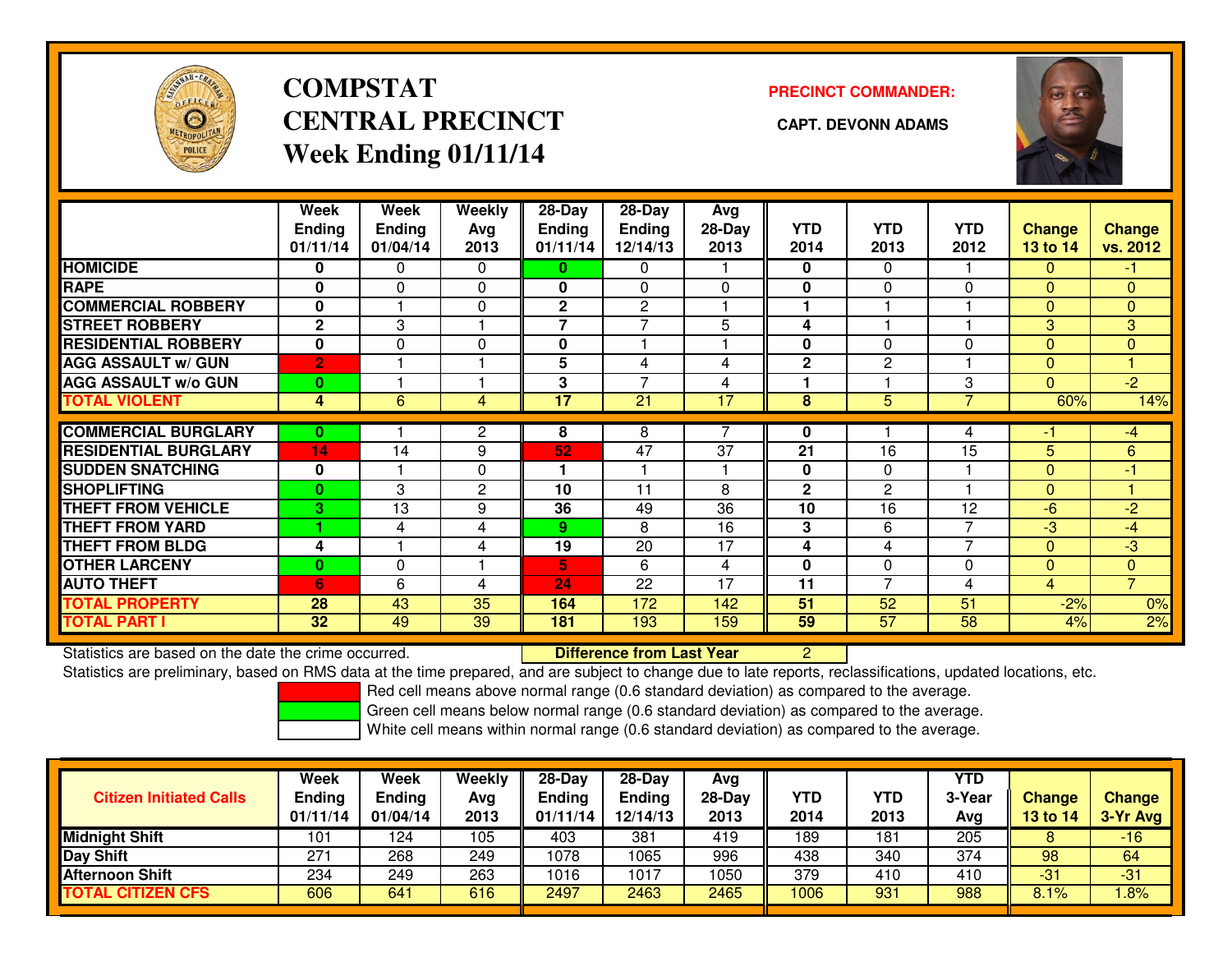

### **COMPSTAT PRECINCT COMMANDER: SOUTHSIDE PRECINCT CAPT. TERRY SHOOPWeek Ending 01/11/14**



|                             | Week<br><b>Ending</b><br>01/11/14 | Week<br><b>Ending</b><br>01/04/14 | Weekly<br>Ava<br>2013 | $28-Day$<br><b>Ending</b><br>01/11/14 | 28-Day<br><b>Ending</b><br>12/14/13 | Avg<br>$28-Day$<br>2013 | <b>YTD</b><br>2014 | <b>YTD</b><br>2013 | <b>YTD</b><br>2012 | <b>Change</b><br><b>13 to 14</b> | Change<br>vs. 2012 |
|-----------------------------|-----------------------------------|-----------------------------------|-----------------------|---------------------------------------|-------------------------------------|-------------------------|--------------------|--------------------|--------------------|----------------------------------|--------------------|
| <b>HOMICIDE</b>             | 0                                 | 0                                 | $\Omega$              | 0                                     | 0                                   | $\Omega$                | $\bf{0}$           | $\Omega$           | 0                  | $\mathbf{0}$                     | $\mathbf{0}$       |
| <b>RAPE</b>                 |                                   | 0                                 | 0                     | 3                                     | $\overline{2}$                      |                         |                    | 0                  | 0                  |                                  |                    |
| <b>COMMERCIAL ROBBERY</b>   | $\overline{2}$                    |                                   | $\Omega$              | 4                                     | 5                                   | $\overline{2}$          | $\overline{2}$     |                    | $\overline{2}$     |                                  | $\Omega$           |
| <b>STREET ROBBERY</b>       | $\overline{2}$                    | 2                                 |                       | 5                                     | 3                                   | 3                       | 4                  | $\Omega$           | 0                  | 4                                | $\overline{4}$     |
| <b>RESIDENTIAL ROBBERY</b>  | $\bf{0}$                          | $\Omega$                          | $\Omega$              | $\mathbf 0$                           |                                     |                         | $\mathbf{0}$       | $\Omega$           | 0                  | $\Omega$                         | $\Omega$           |
| <b>AGG ASSAULT w/ GUN</b>   | $\mathbf 0$                       | 0                                 | 0                     | $\mathbf{2}$                          | 2                                   |                         | 0                  |                    | 0                  | -1                               | $\Omega$           |
| <b>AGG ASSAULT w/o GUN</b>  | $\mathbf{0}$                      | 0                                 | 0                     |                                       | 2                                   | $\overline{2}$          | 0                  |                    | 0                  | -1                               | $\Omega$           |
| <b>TOTAL VIOLENT</b>        | 5                                 | 3                                 | 2                     | 15                                    | 15                                  | 10                      | 7                  | 3                  | $\overline{2}$     | 133%                             | 250%               |
| <b>COMMERCIAL BURGLARY</b>  | $\mathbf{2}$                      | 0                                 |                       | 2                                     |                                     | 4                       | $\mathbf{2}$       | 2                  | 2                  | $\mathbf 0$                      | $\mathbf{0}$       |
|                             |                                   |                                   |                       |                                       |                                     |                         |                    |                    |                    |                                  |                    |
| <b>RESIDENTIAL BURGLARY</b> | 8                                 | 14                                | 8                     | 46                                    | 44                                  | 31                      | 14                 | 14                 | 16                 | $\Omega$                         | $-2$               |
| <b>SUDDEN SNATCHING</b>     | $\mathbf 0$                       | 0                                 | 0                     |                                       |                                     |                         | $\mathbf{0}$       | $\Omega$           |                    | $\Omega$                         | -1                 |
| <b>SHOPLIFTING</b>          | 17                                | 20                                | 15                    | 77                                    | 80                                  | 58                      | 31                 | 14                 | 20                 | 17                               | 11                 |
| <b>THEFT FROM VEHICLE</b>   | 12                                | 17                                | 7                     | 58                                    | 55                                  | 28                      | 21                 | 30                 | 5                  | -9                               | 16                 |
| <b>THEFT FROM YARD</b>      | $\mathbf{2}$                      | $\overline{c}$                    | 2                     | 10                                    | 9                                   | 8                       | $\mathbf{2}$       | 4                  | 15                 | $-2$                             | $-13$              |
| <b>THEFT FROM BLDG</b>      | 6                                 | 3                                 | 5                     | 16                                    | 14                                  | 19                      | 8                  | 6                  | 5                  | $\overline{2}$                   | 3 <sup>°</sup>     |
| <b>OTHER LARCENY</b>        | $\bf{0}$                          | 0                                 |                       | $\bf{0}$                              | 2                                   | 4                       | 0                  | 0                  |                    | $\mathbf{0}$                     | $-1$               |
| <b>AUTO THEFT</b>           | 3                                 | 3                                 | 2                     | 12                                    | 11                                  | 9                       | 3                  | $\overline{2}$     | 5                  |                                  | $-2$               |
| <b>TOTAL PROPERTY</b>       | 50                                | 59                                | 40                    | 222                                   | 217                                 | 163                     | 81                 | 72                 | 70                 | 13%                              | 16%                |
| <b>TOTAL PART I</b>         | 55                                | 62                                | 43                    | 237                                   | 232                                 | 173                     | 88                 | $\overline{75}$    | 72                 | 17%                              | 22%                |

Statistics are based on the date the crime occurred. **Difference from Last Year** Statistics are based on the date the crime occurred. **Externee the Difference from Last Year [13]**<br>Statistics are preliminary, based on RMS data at the time prepared, and are subject to change due to late reports, reclassi

Red cell means above normal range (0.6 standard deviation) as compared to the average.

Green cell means below normal range (0.6 standard deviation) as compared to the average.

| <b>Citizen Initiated Calls</b> | Week<br><b>Ending</b><br>01/11/14 | <b>Week</b><br>Ending<br>01/04/14 | Weekly<br>Avg<br>2013 | 28-Dav<br>Ending<br>01/11/14 | $28-Dav$<br><b>Ending</b><br>12/14/13 | Avg<br>$28-Day$<br>2013 | <b>YTD</b><br>2014 | YTD<br>2013 | <b>YTD</b><br>3-Year<br>Avg | <b>Change</b><br>13 to 14 | <b>Change</b><br>3-Yr Avg |
|--------------------------------|-----------------------------------|-----------------------------------|-----------------------|------------------------------|---------------------------------------|-------------------------|--------------------|-------------|-----------------------------|---------------------------|---------------------------|
| <b>Midnight Shift</b>          | 89                                | 117                               | 86                    | 390                          | 383                                   | 343                     | 165                | 136         | 161                         | 29                        |                           |
| Day Shift                      | 269                               | 224                               | 238                   | 982                          | 955                                   | 950                     | 405                | 314         | 374                         | 91                        | 31                        |
| <b>Afternoon Shift</b>         | 229                               | 265                               | 244                   | 1018                         | 1031                                  | 976                     | 380                | 350         | 365                         | 30                        | 15                        |
| <b>CITIZEN CFS</b><br>ΓΟΤΑL    | 587                               | 606                               | 567                   | 2390                         | 2369                                  | 2269                    | 950                | 800         | 900                         | 18.8%                     | 5.5%                      |